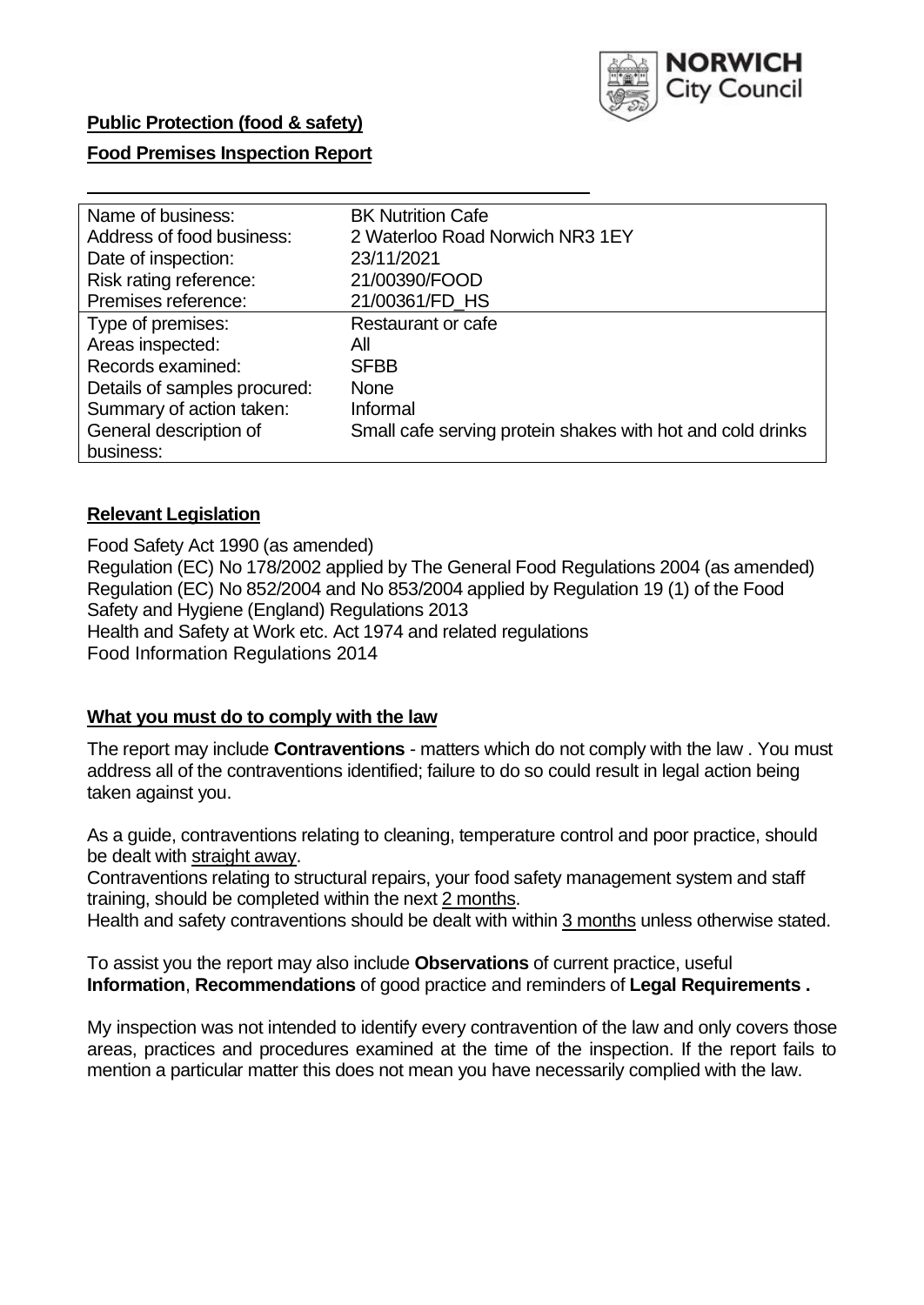# **FOOD SAFETY**

### **How we calculate your Food Hygiene Rating:**

 The food safety section has been divided into the three areas which you are scored against for the hygiene rating: 1. food hygiene and safety procedures, 2. structural requirements and 3. confidence in management/control procedures. Each section begins with a summary of what was observed and the score you have been given. Details of how these scores combine to produce your overall food hygiene rating are shown in the table.

| <b>Compliance Area</b>                     |          |    |                | <b>You Score</b> |                |    |           |    |                |  |  |
|--------------------------------------------|----------|----|----------------|------------------|----------------|----|-----------|----|----------------|--|--|
| Food Hygiene and Safety                    |          |    | 0              | 5.               | 10             | 15 | 20        | 25 |                |  |  |
| <b>Structure and Cleaning</b>              |          |    | $\Omega$       | 5                | 10             | 15 | 20        | 25 |                |  |  |
| Confidence in management & control systems |          |    | $\overline{0}$ | 5                | 10             | 15 | 20        | 30 |                |  |  |
|                                            |          |    |                |                  |                |    |           |    |                |  |  |
| <b>Your Total score</b>                    | $0 - 15$ | 20 | $25 - 30$      |                  | $35 - 40$      |    | $45 - 50$ |    | > 50           |  |  |
| <b>Your Worst score</b>                    | 5        | 10 | 10             |                  | 15             |    | 20        |    |                |  |  |
|                                            |          |    |                |                  |                |    |           |    |                |  |  |
| <b>Your Rating is</b>                      | 5        | 4. | 3              |                  | $\overline{2}$ |    |           |    | $\overline{0}$ |  |  |

Your Food Hygiene Rating is 5 - a very good standard



## **1. Food Hygiene and Safety**

You have a good track record. There are some minor contraventions which require your attention.Your records are appropriate and generally maintained. Your staff are suitably supervised and trained. **(Score 0)** 

### Contamination risks

**Observation** I was pleased to see you were able to demonstrate effective controls to prevent cross-contamination.

#### Hand-washing

**Observation** I was pleased to see hand washing was well managed.

#### Personal Hygiene

**Observation** I was pleased to see that standards of personal hygiene were high.

### **2. Structure and Cleaning**

The structure facilities and standard of cleaning and maintenance are all of a good standard and only minor repairs and/or improvements are required. Pest control and waste